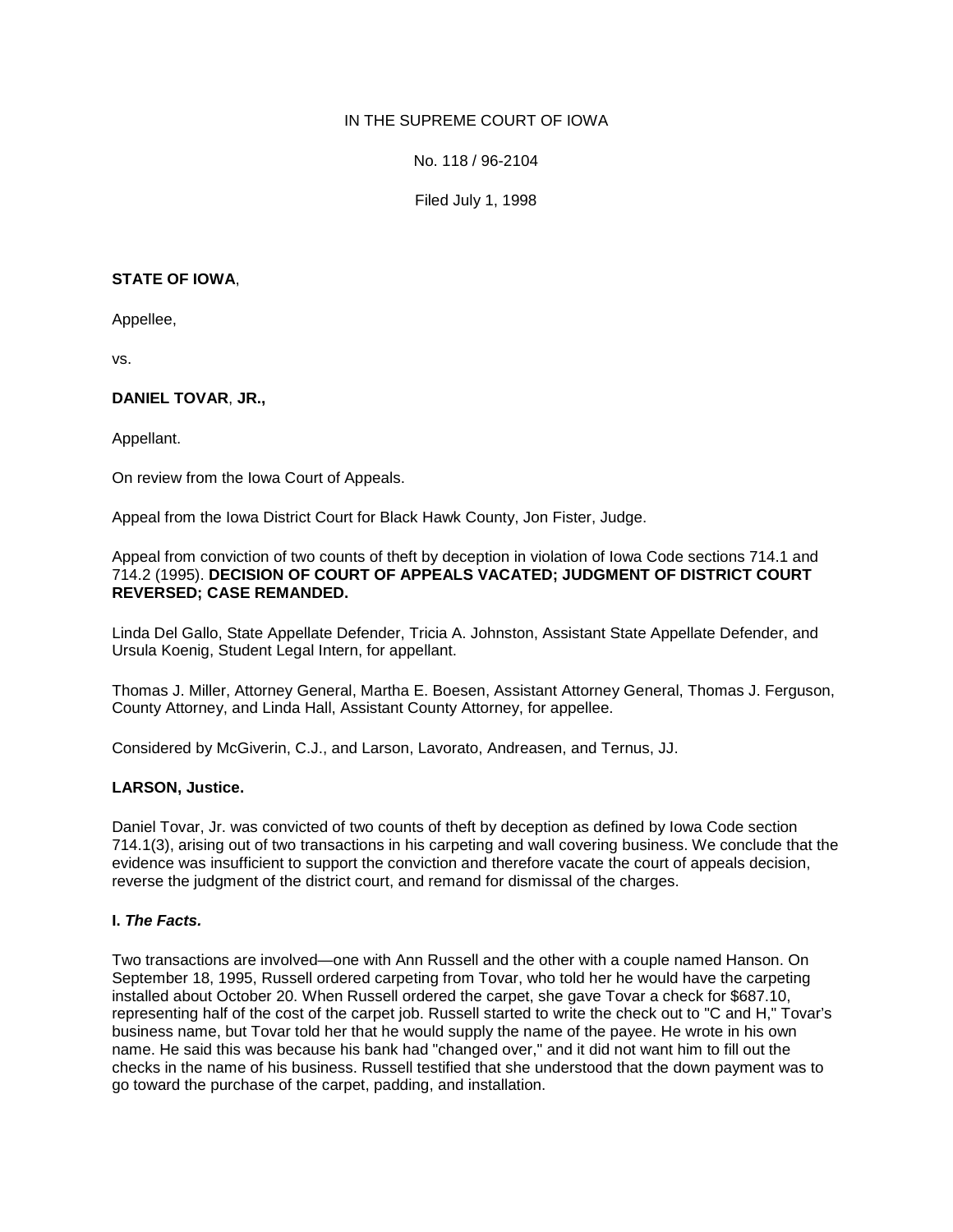The carpet was not installed on the agreed date, and Russell made several attempts to contact Tovar by telephone. Tovar eventually returned her call and told her that he had lost his carpet installer. He said he was trying to find a replacement and would call her back. Russell did not hear from Tovar again until she received a letter of November 14 informing her that Tovar had filed for bankruptcy.

Ronald and Margaret Hanson had a similar experience. On September 22, 1995, Margaret ordered carpet, wallpaper, and hardwood flooring from Tovar. She gave Tovar a check for \$1161.65, half of the cost of the job. On September 26 she gave Tovar a check for \$153.68, which was half of the total cost of the hardwood flooring. Tovar requested that the customer write Tovar's name on the checks, rather than the company's name. This time he said the reason for not naming his business was that the business had just moved. (On the Hanson checks, as well as the Russell check, the memo line said it was for C & H Floor Covering.) Ms. Hanson understood that this down payment was to go toward the carpeting. Tovar told her that the carpeting would be installed on October 16 or 17.

Several days after the Hanson carpet was to be installed, Tovar called and told Margaret that there was not enough carpeting available, so more would have to be made at the mill. He would install it as soon as he received it. He estimated that it would be installed in approximately two weeks, but it did not happen then either.

Eventually, Tovar contacted Margaret about the wall covering and returned her money for it. When she asked Tovar about the carpeting, he told her that his bookkeeper had run off with his money. The next time Tovar called was on November 8. At that time, he spoke with Ronald Hanson, Margaret's husband. Tovar told him that the carpet had arrived, but he needed the other half of the money to get it. Mr. Hanson refused to pay the second half, and he asked Tovar how many people had had the same kind of experience with Tovar. Tovar said it was eight. Mr. Hanson terminated their agreement over the telephone and asked that Tovar refund their money.

On November 9 the Hansons sent Tovar a letter reaffirming their request that he refund the carpet deposit of \$1161.65 and the wood flooring deposit of \$153.68. The Hansons soon received a letter saying that Tovar's business was closed, and all correspondence should be through his attorney. Tovar's attorney notified the Hansons that Tovar had filed for bankruptcy. The Hansons contacted the sheriff, and this prosecution followed.

The State filed two trial informations, one for theft in the second degree (a class "D" felony) involving the Hansons, and one for theft in the third degree (an aggravated misdemeanor) involving Russell. The charges were consolidated and tried to the court without a jury.

## **II.** *Scope of Review*.

On an appeal from a bench trial, the court's fact-finding is binding unless it is unsupported by substantial evidence. *State v. Torres*, 495 N.W.2d 678, 681 (Iowa 1993). We view the evidence in the light most favorable to the State. Substantial evidence means evidence that could cause a rational trier of fact to conclude that the defendant is guilty beyond a reasonable doubt. We consider all of the record evidence, not just the evidence that supports guilt. *Id.*

## **III.** *The Law.*

Our theft-by-deception statute provides:

A person commits theft when the person does any of the following:

. . . .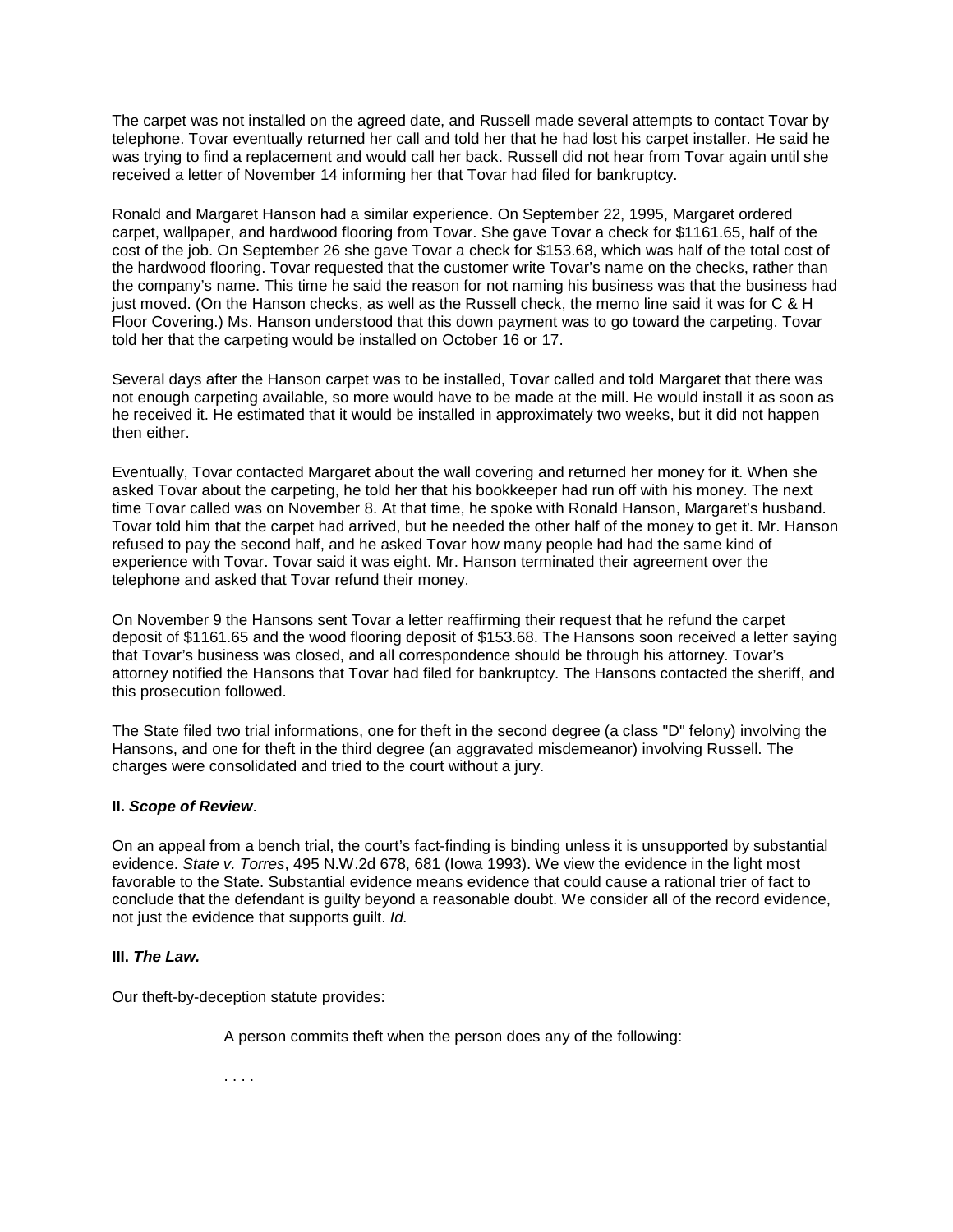3. Obtains the labor or services of another, or a transfer of possession, control, or ownership of the property of another, or the beneficial use of property of another, by *deception*.

Iowa Code § 714.1 (1995) (emphasis added).

Chapter 702 contains these definitions of "deception" relied on by the district court:

"*Deception*" consists of knowingly doing any of the following:

1. Creating or confirming another's belief or impression as to the existence or nonexistence of a fact or condition which is false and which the actor does not believe to be true.

. . . .

5. Promising payment, the delivery of goods, or other performance which the actor does not intend to perform or knows the actor will not be able to perform. Failure to perform, standing alone, is not evidence that the actor did not intend to perform.

Iowa Code § 702.9.

We recently discussed theft by deception:

We have never interpreted theft by deception. Some historical background, therefore, is helpful. Iowa Code section 714.1(3), theft by deception, replaced sections criminalizing theft by "false pretenses." 1976 Iowa Acts ch. 1245, § 1401 (codified at Iowa Code supp. § 714.1(3) (1977)); 1976 Iowa Acts ch. 1245, § 526 (repealing Iowa Code ch. 713, false pretenses, frauds, and other cheats §§ 713.1-713.43). In enacting section 714.1(3), theft by deception, the legislature—for the most part—followed the lead of the American Law Institute Model Penal Code (1980) [hereinafter Model Penal Code] in its definition of theft by deception. So the Model Penal Code commentaries on the definition are persuasive authority in our interpretation of our own theft by deception statute.

. . . .

The change in language from theft by "false pretenses" to theft by "deception" clarified the legislature's intent to criminalize every instance of a person obtaining another person's property by deception.

*State v. Hogrefe*, 557 N.W.2d 871, 876-77 (Iowa 1996).

The district court found violations of both Iowa Code sections 702.9(1) (creating false belief) and 702.9(5) (promising delivery without intent to perform). The court found that Tovar misrepresented to his customers that he would apply their down payments to the purchase of the carpeting that they had ordered. It also found that Tovar created or confirmed the customers' belief that there was no risk in doing business with him.

It is clear that plenty of lying was going on here. Tovar gave two different reasons for requesting payment to him rather than his business—one reason given to Russell and one to Hanson. Both of the stated reasons were untrue; Tovar testified at trial that: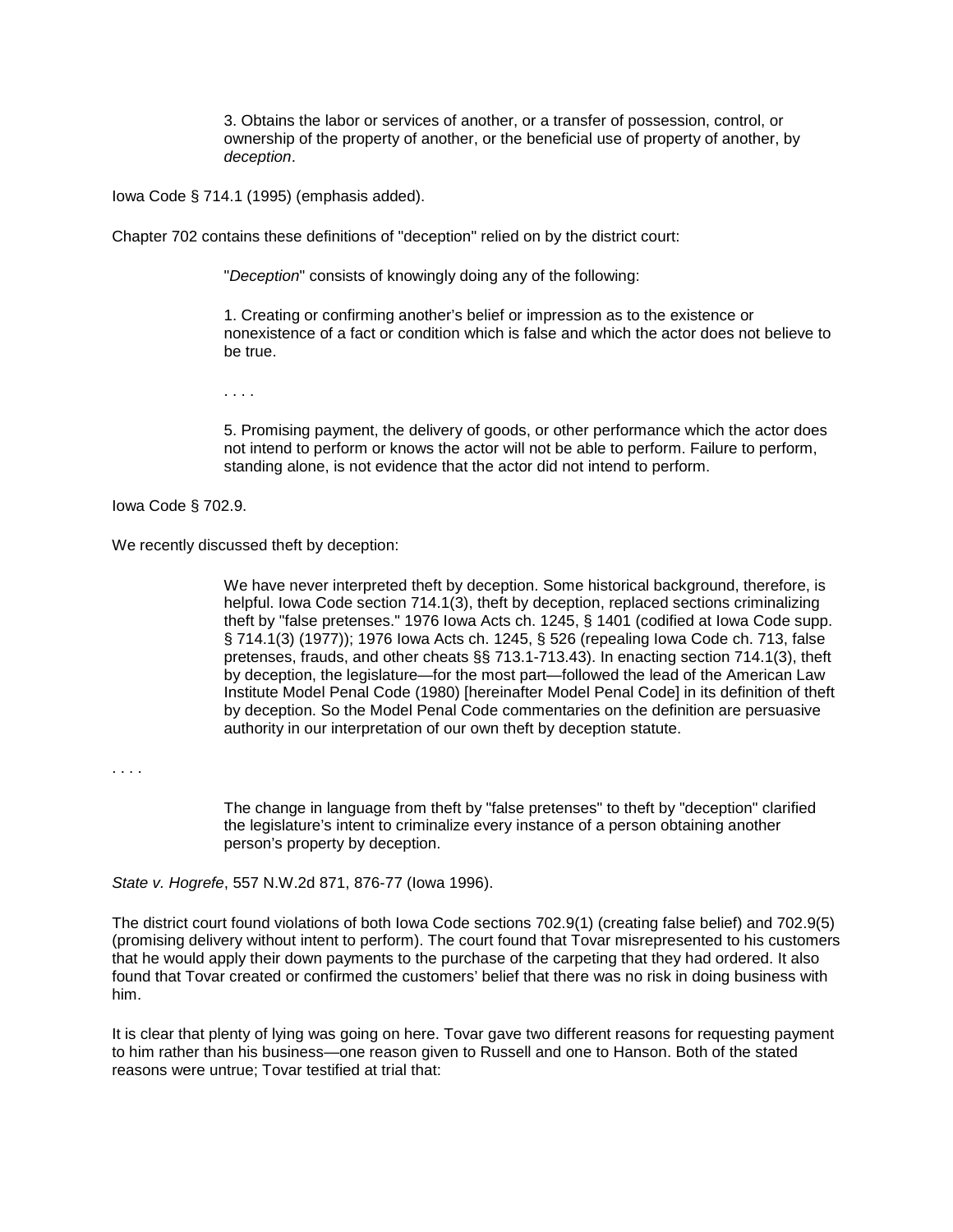I had bank problems. As you know I had the liens on the accounts and I had overdrawn checks that had bank fees, overdraft fees. At that time if I was to cash a check, I probably would have lost the check either to the Iowa Department of Revenue or for fees. So in order for me to continue, I needed to cash that check at [Ms. Hanson's] bank to get supplies to keep open.

Tovar thus admitted the falsity of his statement to Ms. Hanson about the reasons for naming himself as payee. Other statements to his customers, such as he did not deliver the carpet because the factory had to make more of it and that his bookkeeper had run off with his money, were likely false as well.

A. *The application of section 702.9(1).* The court found that Tovar had created a false belief in violation of this section because he had misrepresented to his customers that he would buy their carpet with their down payments. However, both Ms. Russell and Ms. Hanson testified only that they had assumed that he would use their down payments in this manner; there was no evidence that he told them or even inferred that he would. *Cf. State v. Caslavka*, 531 N.W.2d 102, 106-07 (Iowa 1995) (in absence of assurance by defendant at the time of the transaction that customers' money would be applied to specific purchase, defendant could not be convicted of theft by misappropriation). Even when considered in the light most favorable to the State, there is no substantial evidence to support the court's finding that Tovar created a false belief about how he would apply his customers' down payments.

In addition, the court concluded that Tovar had violated subsection (1) by "creat[ing] or confirm[ing the customers'] belief that there was no risk in doing business with him." The court's finding stated:

> He disclosed none of these [financial] facts to Ms. Russell or Ms. Hanson and, moreover, he concealed his business problems from them by misrepresenting the reason that he did not want their down payment checks to be made payable to his business. Although it may have been his belief that his business would turn around, he neither shared that belief with Ms. Russell or Ms. Hanson, nor gave them any opportunity to decide whether they were willing to share that risk with him. As an ultimate fact, the Court finds that he created or confirmed their impression that he was solvent and doing business as usual which he knew was untrue.

When considered in the light most favorable to the State, the evidence showed that Tovar was "robbing Peter to pay Paul" by applying current receipts to his earlier carpet purchases. He was in a very precarious financial position, probably insolvent, and he did not inform his customers of that fact; and he lied.

Although Tovar did not disclose his financial condition to his customers, this does not amount to deception. A comment to the Model Penal Code, after which our statute is patterned, states:

> Mere failure to correct a known misimpression that is influencing the owner of property would not amount to "reinforcing," except in the situations specifically covered in Paragraphs (3) [failing to correct false impression which the deceiver previously created] and (4) [failing to disclose a known lien or other impediment]. Any affirmative contribution to the misimpression, however, may suffice.

Model Penal Code § 223.3 cmt. 3(a) at 185 (1980).

In the analogous area of purchases by an insolvent buyer,

[t]here is substantial authority to the effect that mere silence as to one's financial status, solvency, and credit does not amount to fraud. As a general rule, a purchaser, when buying on credit, is not bound to disclose his financial condition to the seller, and mere silence as to his pecuniary condition does not constitute fraud, even if his ability to pay is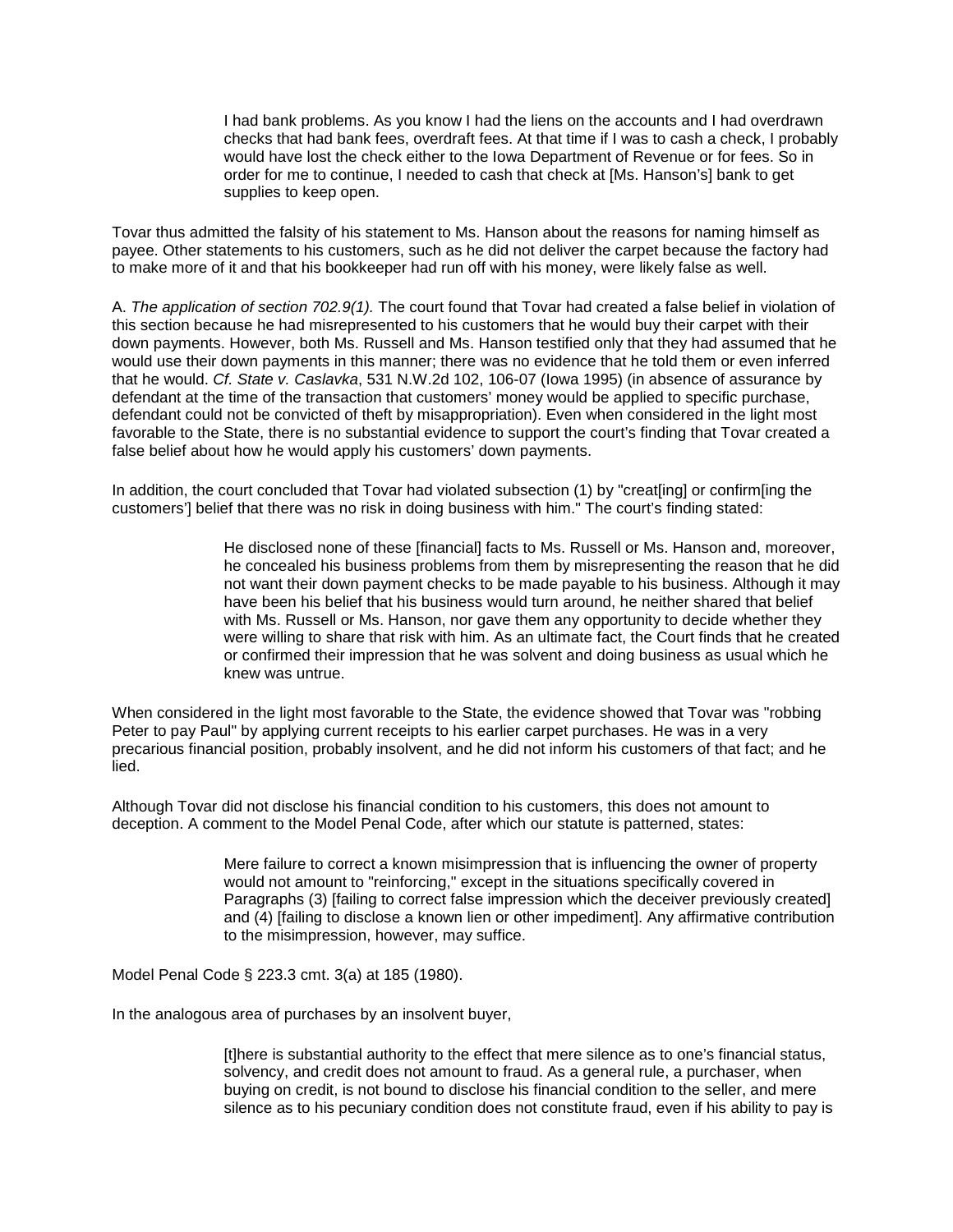doubtful, his financial condition is desperate, or he is insolvent. Failure to disclose such facts is not a fraud where no inquiry is made and no untrue, evasive, or partial answers are given to any questions that may be put, and where there is no fraudulent purpose, no preconceived design not to pay for the goods, and no lack of a reasonable expectation of being able to do so. . . . The reason given for the rule is that the law does not deny the possibility of an honest purchase of goods on credit by an insolvent person, without a disclosure of the fact, particularly if he himself does not know that he is insolvent.

37 Am. Jur. 2d *Fraud and Deceit* § 171, at 229-30 (1968) (footnotes omitted).

In an analogous Alabama case, a farmer delivered grain to the defendant for storage. The defendant did not inform the farmer that he was insolvent. When the farmer attempted to sell his grain, he discovered it was gone. The defendant was tried under a theft-by-deception statute similar to ours. The state contended that the defendant deceived the farmer by failing to advise him of his financial condition. The defendant was convicted. The appellate court reversed, saying:

The only possible evidence of deception was that the appellant, Swinney, knew he was in default on his loan . . . before [the farmer] brought in his soybeans . . . for storage . . . . However, the mere fact that the appellant knew he was having financial problems and did not tell [the farmer] does not amount to deception as defined by the Alabama Code.

*Swinney v. State*, 482 So. 2d 1326, 1329 (Ala. Crim. App. 1985)*.*

Tovar's failure to voluntarily disclose his financial condition did not amount to deceit under section 702.9(1). While the State relies on the fact that Tovar affirmatively misstated the reasons for changing the payee on the checks, this is not substantial evidence of an attempt to hide his financial condition. It is, in fact, more likely that it was done for the reasons admitted by Tovar in his trial testimony: that, by keeping the customers' down payments away from other creditors, Tovar would be in a better position to perform his contracts with his customers.

B. *Application of section 702.9(5)*. The court made no specific findings, except that Tovar misstated the purpose for making the checks payable to him, to support its conclusion that Tovar did not intend to perform or that he knew he would not be able to do so. Moreover, section 702.9(5) provides that "[f]ailure to perform, standing alone, is not evidence that the actor did not intend to perform."

The Alabama court in *Smith v. State*, 665 So. 2d 1002 (Ala. Crim. App. 1995), discussed the application of an analogous Alabama statute. In that case, the state showed that the defendant had spent the customer's down payment for his own personal expenses, that he failed to produce the goods as promised, that he failed to telephone his customer to inform her of his problems, and that he failed to return the customer's money. The court noted that, under the Alabama statute, as with Iowa's, a defendant's failure to perform was not evidence of intent not to do so. The court concluded:

These facts, taken in a light most favorable to the prosecution, prove only that the appellant failed to perform a contractual obligation he had with the victim, and as such, his actions constitute, if anything, a breach of contract, which merits a civil remedy. An affirmance under the facts presented in this case would only serve to cast prosecutors in the role of judgment collectors and encourage potential civil litigants to seek a remedy in a criminal court in the form of restitution.

*Smith*, 665 So. 2d at 1004. We agree.

The evidence in this case, when considered in its totality and in the light most favorable to the State, *Torres*, 495 N.W.2d at 681, does not support a finding of guilt under the definitions of deceit in either section 702.9(1) or section 702.9(5). We therefore vacate the decision of the court of appeals, reverse the judgment of the district court, and remand for entry of an order dismissing the charges.